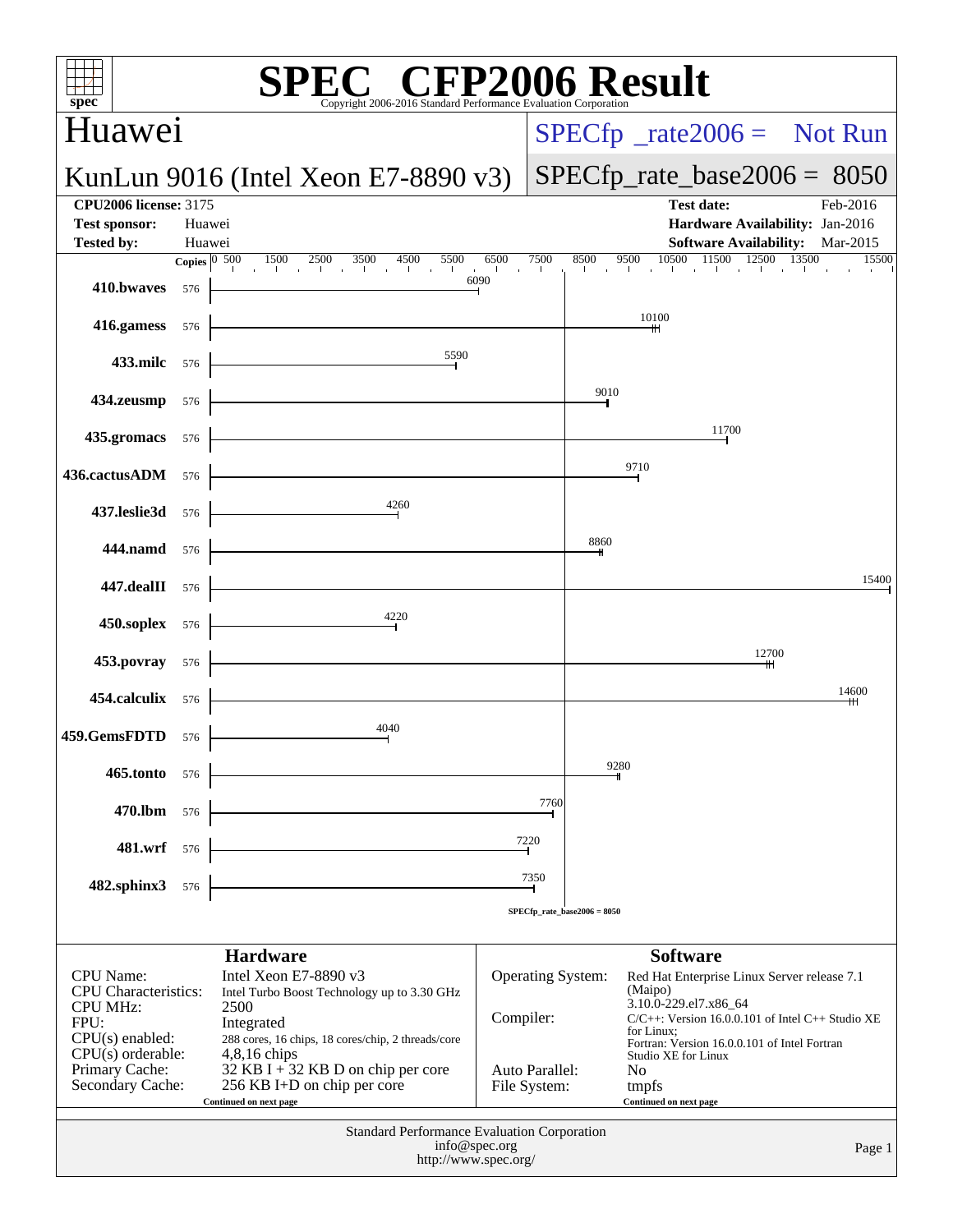

### Huawei

### $SPECTp\_rate2006 =$  Not Run

### KunLun 9016 (Intel Xeon E7-8890 v3)

## [SPECfp\\_rate\\_base2006 =](http://www.spec.org/auto/cpu2006/Docs/result-fields.html#SPECfpratebase2006) 8050

**[CPU2006 license:](http://www.spec.org/auto/cpu2006/Docs/result-fields.html#CPU2006license)** 3175 **[Test date:](http://www.spec.org/auto/cpu2006/Docs/result-fields.html#Testdate)** Feb-2016 **[Test sponsor:](http://www.spec.org/auto/cpu2006/Docs/result-fields.html#Testsponsor)** Huawei **[Hardware Availability:](http://www.spec.org/auto/cpu2006/Docs/result-fields.html#HardwareAvailability)** Jan-2016 **[Tested by:](http://www.spec.org/auto/cpu2006/Docs/result-fields.html#Testedby)** Huawei **[Software Availability:](http://www.spec.org/auto/cpu2006/Docs/result-fields.html#SoftwareAvailability)** Mar-2015

[L3 Cache:](http://www.spec.org/auto/cpu2006/Docs/result-fields.html#L3Cache) 45 MB I+D on chip per chip<br>Other Cache: None [Other Cache:](http://www.spec.org/auto/cpu2006/Docs/result-fields.html#OtherCache) [Memory:](http://www.spec.org/auto/cpu2006/Docs/result-fields.html#Memory) 4 TB (256 x 16 GB 2Rx4 PC4-2133P-R, running at 1600 MHz) [Disk Subsystem:](http://www.spec.org/auto/cpu2006/Docs/result-fields.html#DiskSubsystem)  $3 \times 300$  GB SAS, 10K RPM<br>Other Hardware: None [Other Hardware:](http://www.spec.org/auto/cpu2006/Docs/result-fields.html#OtherHardware)

| <b>System State:</b><br><b>Base Pointers:</b><br>Peak Pointers:<br>Other Software: |
|------------------------------------------------------------------------------------|
|                                                                                    |

Run level 3 (multi-user) 32/64-bit 32/64-bit None.

**[Results Table](http://www.spec.org/auto/cpu2006/Docs/result-fields.html#ResultsTable)**

|                                                                                       | <b>Base</b>   |                |       |                |       |                | <b>Peak</b> |               |                |              |                |              |                |              |
|---------------------------------------------------------------------------------------|---------------|----------------|-------|----------------|-------|----------------|-------------|---------------|----------------|--------------|----------------|--------------|----------------|--------------|
| <b>Benchmark</b>                                                                      | <b>Copies</b> | <b>Seconds</b> | Ratio | <b>Seconds</b> | Ratio | <b>Seconds</b> | Ratio       | <b>Copies</b> | <b>Seconds</b> | <b>Ratio</b> | <b>Seconds</b> | <b>Ratio</b> | <b>Seconds</b> | <b>Ratio</b> |
| 410.bwaves                                                                            | 576           | 1285           | 6090  | 1286           | 6090  | 1284           | 6100        |               |                |              |                |              |                |              |
| 416.gamess                                                                            | 576           | 1107           | 10200 | 1124           | 10000 | 1117           | 10100       |               |                |              |                |              |                |              |
| $433$ .milc                                                                           | 576           | 945            | 5590  | 948            | 5570  | 946            | 5590        |               |                |              |                |              |                |              |
| $434$ . zeusmp                                                                        | 576           | 581            | 9010  | 581            | 9030  | 582            | 9010        |               |                |              |                |              |                |              |
| 435.gromacs                                                                           | 576           | 351            | 11700 | 351            | 11700 | 350            | 11700       |               |                |              |                |              |                |              |
| 436.cactusADM                                                                         | 576           | 708            | 9730  | 709            | 9710  | 709            | 9710        |               |                |              |                |              |                |              |
| 437.leslie3d                                                                          | 576           | 1270           | 4260  | 1270           | 4260  | 1272           | 4260        |               |                |              |                |              |                |              |
| 444.namd                                                                              | 576           | 519            | 8900  | 523            | 8830  | 521            | 8860        |               |                |              |                |              |                |              |
| 447.dealII                                                                            | 576           | 427            | 15400 | 428            | 15400 | 427            | 15400       |               |                |              |                |              |                |              |
| $450$ .soplex                                                                         | 576           | 1139           | 4220  | 1142           | 4210  | 1138           | 4220        |               |                |              |                |              |                |              |
| $453$ . povray                                                                        | 576           | 240            | 12800 | 243            | 12600 | 241            | 12700       |               |                |              |                |              |                |              |
| 454.calculix                                                                          | 576           | 323            | 14700 | 326            | 14600 | 327            | 14500       |               |                |              |                |              |                |              |
| 459.GemsFDTD                                                                          | 576           | 1515           | 4030  | 1514           | 4040  | 1511           | 4040        |               |                |              |                |              |                |              |
| $465$ .tonto                                                                          | 576           | 610            | 9290  | 613            | 9250  | 611            | 9280        |               |                |              |                |              |                |              |
| 470.1bm                                                                               | 576           | 1017           | 7780  | 1019           | 7760  | 1019           | 7760        |               |                |              |                |              |                |              |
| $481$ .wrf                                                                            | 576           | 893            | 7210  | 891            | 7220  | 890            | 7230        |               |                |              |                |              |                |              |
| 482.sphinx3                                                                           | 576           | 1530           | 7340  | 1528           | 7350  | 1528           | 7350        |               |                |              |                |              |                |              |
| $\mathbf{1}$<br>$\cdot$ $\cdot$<br>1.1.1<br>D.<br>T11<br>$\mathbf{1}$<br>$\mathbf{1}$ |               |                |       |                |       |                |             |               |                |              |                |              |                |              |

Results appear in the [order in which they were run.](http://www.spec.org/auto/cpu2006/Docs/result-fields.html#RunOrder) Bold underlined text [indicates a median measurement.](http://www.spec.org/auto/cpu2006/Docs/result-fields.html#Median)

### **[Submit Notes](http://www.spec.org/auto/cpu2006/Docs/result-fields.html#SubmitNotes)**

 The numactl mechanism was used to bind copies to processors. The config file option 'submit' was used to generate numactl commands to bind each copy to a specific processor. For details, please see the config file.

### **[Operating System Notes](http://www.spec.org/auto/cpu2006/Docs/result-fields.html#OperatingSystemNotes)**

 Stack size set to unlimited using "ulimit -s unlimited" Tmpfs filesystem can be set with: mkdir -p /home/shm mount -t tmpfs -o size=1300g,rw tmpfs /home/shm Turbo mode set with: cpupower -c all frequency-set -g performance

> Standard Performance Evaluation Corporation [info@spec.org](mailto:info@spec.org) <http://www.spec.org/>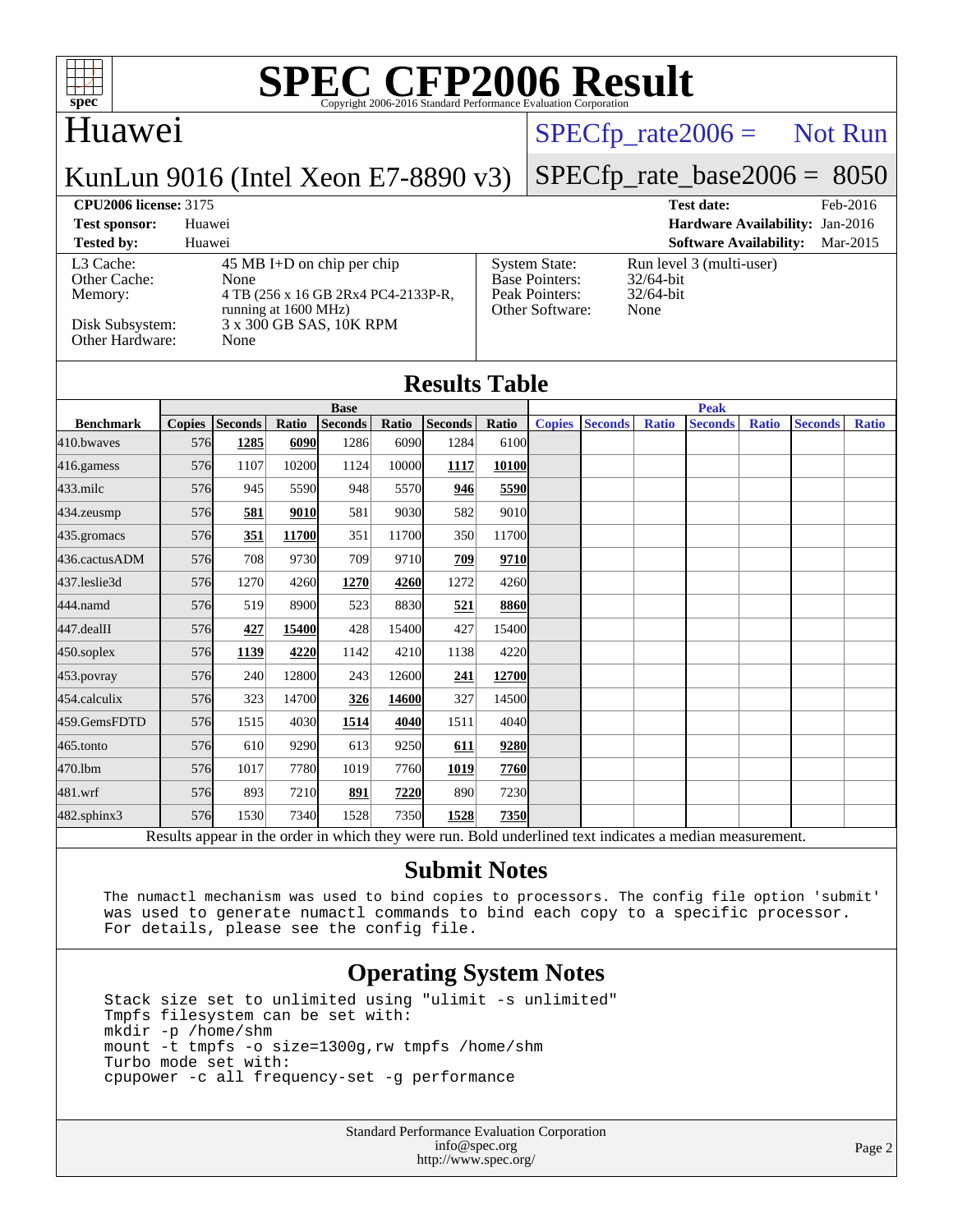

### Huawei

 $SPECTp\_rate2006 =$  Not Run

### KunLun 9016 (Intel Xeon E7-8890 v3)

[SPECfp\\_rate\\_base2006 =](http://www.spec.org/auto/cpu2006/Docs/result-fields.html#SPECfpratebase2006) 8050

**[CPU2006 license:](http://www.spec.org/auto/cpu2006/Docs/result-fields.html#CPU2006license)** 3175 **[Test date:](http://www.spec.org/auto/cpu2006/Docs/result-fields.html#Testdate)** Feb-2016 **[Test sponsor:](http://www.spec.org/auto/cpu2006/Docs/result-fields.html#Testsponsor)** Huawei **[Hardware Availability:](http://www.spec.org/auto/cpu2006/Docs/result-fields.html#HardwareAvailability)** Jan-2016 **[Tested by:](http://www.spec.org/auto/cpu2006/Docs/result-fields.html#Testedby)** Huawei **[Software Availability:](http://www.spec.org/auto/cpu2006/Docs/result-fields.html#SoftwareAvailability)** Mar-2015

### **[Platform Notes](http://www.spec.org/auto/cpu2006/Docs/result-fields.html#PlatformNotes)**

<http://www.spec.org/>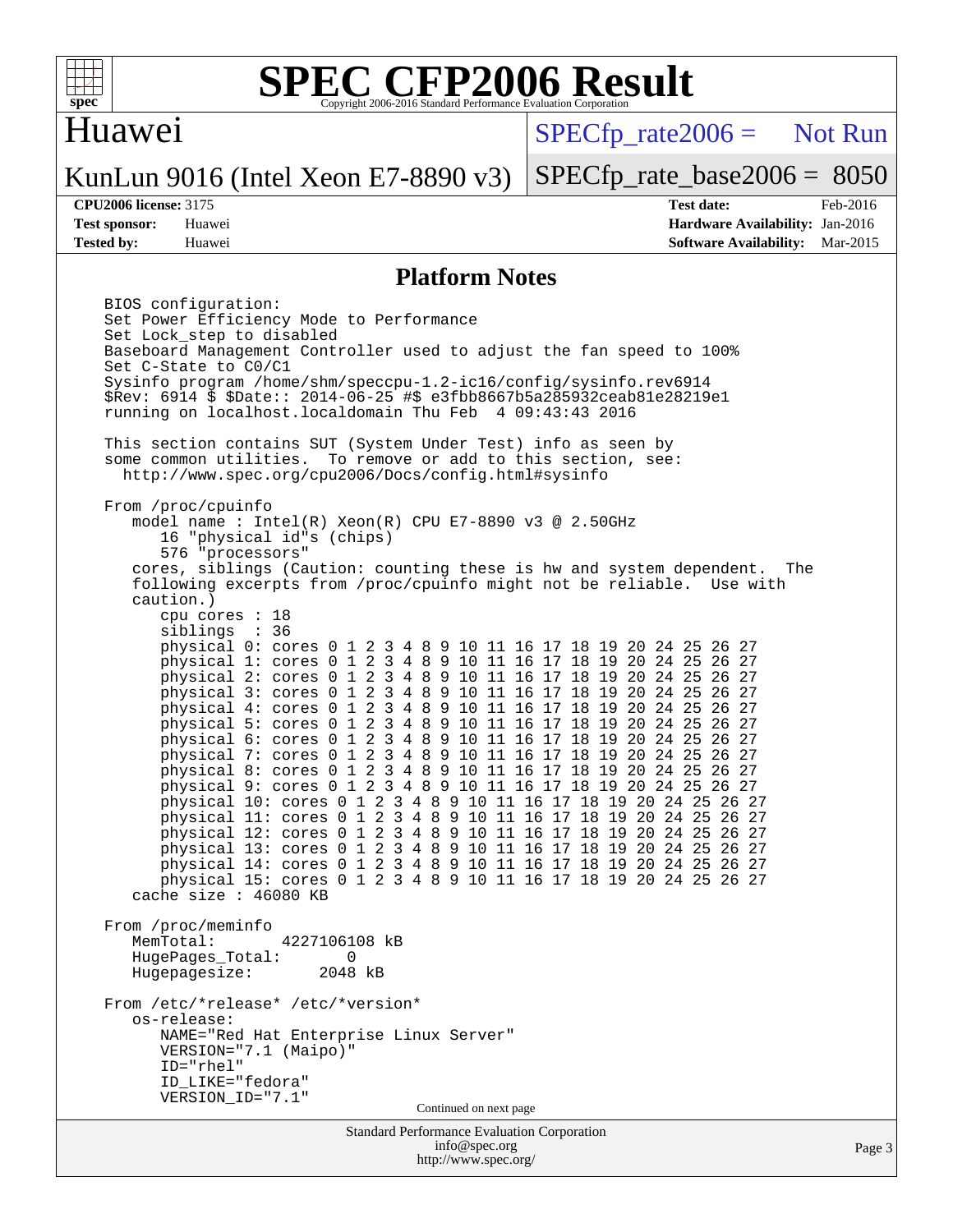

### Huawei

 $SPECfp_rate2006 =$  Not Run

KunLun 9016 (Intel Xeon E7-8890 v3)

[SPECfp\\_rate\\_base2006 =](http://www.spec.org/auto/cpu2006/Docs/result-fields.html#SPECfpratebase2006) 8050

**[CPU2006 license:](http://www.spec.org/auto/cpu2006/Docs/result-fields.html#CPU2006license)** 3175 **[Test date:](http://www.spec.org/auto/cpu2006/Docs/result-fields.html#Testdate)** Feb-2016 **[Test sponsor:](http://www.spec.org/auto/cpu2006/Docs/result-fields.html#Testsponsor)** Huawei **[Hardware Availability:](http://www.spec.org/auto/cpu2006/Docs/result-fields.html#HardwareAvailability)** Jan-2016 **[Tested by:](http://www.spec.org/auto/cpu2006/Docs/result-fields.html#Testedby)** Huawei **[Software Availability:](http://www.spec.org/auto/cpu2006/Docs/result-fields.html#SoftwareAvailability)** Mar-2015

### **[Platform Notes \(Continued\)](http://www.spec.org/auto/cpu2006/Docs/result-fields.html#PlatformNotes)**

 PRETTY\_NAME="Red Hat Enterprise Linux Server 7.1 (Maipo)" ANSI\_COLOR="0;31" CPE\_NAME="cpe:/o:redhat:enterprise\_linux:7.1:GA:server" redhat-release: Red Hat Enterprise Linux Server release 7.1 (Maipo) system-release: Red Hat Enterprise Linux Server release 7.1 (Maipo) system-release-cpe: cpe:/o:redhat:enterprise\_linux:7.1:ga:server uname -a: Linux localhost.localdomain 3.10.0-229.el7.x86\_64 #1 SMP Thu Jan 29 18:37:38 EST 2015 x86\_64 x86\_64 x86\_64 GNU/Linux run-level 3 Jan 10 02:29 SPEC is set to: /home/shm/speccpu-1.2-ic16<br>Filesystem Type Size Used Avail Type Size Used Avail Use% Mounted on tmpfs tmpfs 1.3T 3.8G 1.3T 1% /home/shm Additional information from dmidecode: Warning: Use caution when you interpret this section. The 'dmidecode' program reads system data which is "intended to allow hardware to be accurately determined", but the intent may not be met, as there are frequent changes to hardware, firmware, and the "DMTF SMBIOS" standard. BIOS American Megatrends Inc. BLXSV919 12/24/2015 (End of data from sysinfo program) Because Huawei KunLun 9016 uses System Management BIOS (SMBIOS) v3.0,but the dmidoce of RHEL7.1 is based on V2.0,so can not read the memory information. **[General Notes](http://www.spec.org/auto/cpu2006/Docs/result-fields.html#GeneralNotes)**

Environment variables set by runspec before the start of the run: LD\_LIBRARY\_PATH = "/home/shm/speccpu-1.2-ic16/libs/32:/home/shm/speccpu-1.2-ic16/libs/64:/home/shm/speccpu-1.2-ic16/sh"

 Binaries compiled on a system with 1x Intel Core i5-4670K CPU + 32GB memory using RedHat EL 7.1 Transparent Huge Pages enabled with: echo always > /sys/kernel/mm/transparent\_hugepage/enabled Filesystem page cache cleared with: echo 1> /proc/sys/vm/drop\_caches runspec command invoked through numactl i.e.: numactl --interleave=all runspec <etc>

## **[Base Compiler Invocation](http://www.spec.org/auto/cpu2006/Docs/result-fields.html#BaseCompilerInvocation)**

[C benchmarks](http://www.spec.org/auto/cpu2006/Docs/result-fields.html#Cbenchmarks):  $\text{icc}$  -m64

Continued on next page

Standard Performance Evaluation Corporation [info@spec.org](mailto:info@spec.org) <http://www.spec.org/>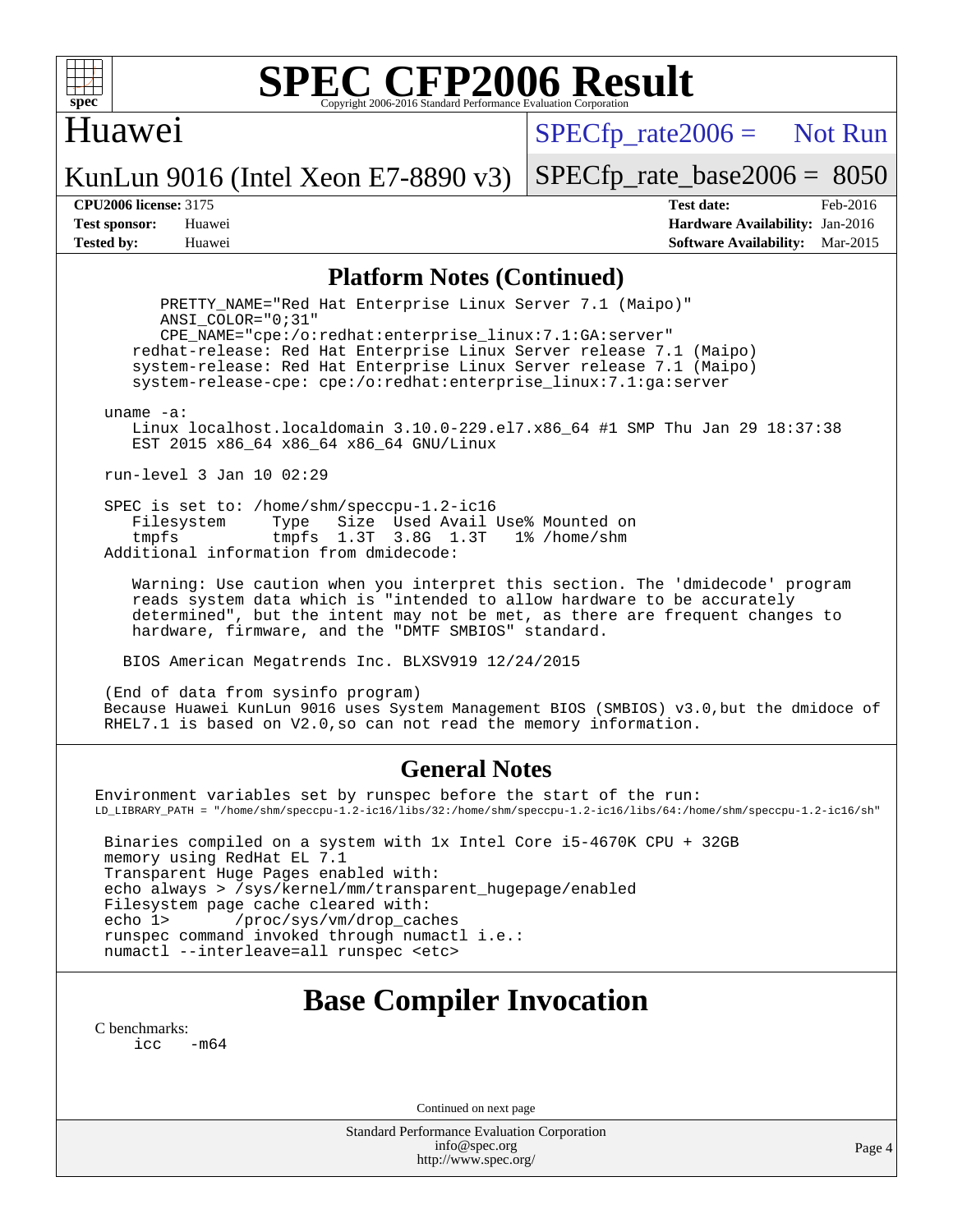

### Huawei

 $SPECfp_rate2006 =$  Not Run

KunLun 9016 (Intel Xeon E7-8890 v3)

[SPECfp\\_rate\\_base2006 =](http://www.spec.org/auto/cpu2006/Docs/result-fields.html#SPECfpratebase2006) 8050

**[CPU2006 license:](http://www.spec.org/auto/cpu2006/Docs/result-fields.html#CPU2006license)** 3175 **[Test date:](http://www.spec.org/auto/cpu2006/Docs/result-fields.html#Testdate)** Feb-2016 **[Test sponsor:](http://www.spec.org/auto/cpu2006/Docs/result-fields.html#Testsponsor)** Huawei **[Hardware Availability:](http://www.spec.org/auto/cpu2006/Docs/result-fields.html#HardwareAvailability)** Jan-2016 **[Tested by:](http://www.spec.org/auto/cpu2006/Docs/result-fields.html#Testedby)** Huawei **[Software Availability:](http://www.spec.org/auto/cpu2006/Docs/result-fields.html#SoftwareAvailability)** Mar-2015

## **[Base Compiler Invocation \(Continued\)](http://www.spec.org/auto/cpu2006/Docs/result-fields.html#BaseCompilerInvocation)**

[C++ benchmarks:](http://www.spec.org/auto/cpu2006/Docs/result-fields.html#CXXbenchmarks) [icpc -m64](http://www.spec.org/cpu2006/results/res2016q1/cpu2006-20160205-38962.flags.html#user_CXXbase_intel_icpc_64bit_bedb90c1146cab66620883ef4f41a67e)

[Fortran benchmarks](http://www.spec.org/auto/cpu2006/Docs/result-fields.html#Fortranbenchmarks): [ifort -m64](http://www.spec.org/cpu2006/results/res2016q1/cpu2006-20160205-38962.flags.html#user_FCbase_intel_ifort_64bit_ee9d0fb25645d0210d97eb0527dcc06e)

[Benchmarks using both Fortran and C](http://www.spec.org/auto/cpu2006/Docs/result-fields.html#BenchmarksusingbothFortranandC):<br>icc -m64 ifort -m64  $-m64$  ifort  $-m64$ 

**[Base Portability Flags](http://www.spec.org/auto/cpu2006/Docs/result-fields.html#BasePortabilityFlags)**

| 481.wrf: -DSPEC CPU LP64 -DSPEC CPU CASE FLAG -DSPEC CPU LINUX |
|----------------------------------------------------------------|
|                                                                |
|                                                                |

## **[Base Optimization Flags](http://www.spec.org/auto/cpu2006/Docs/result-fields.html#BaseOptimizationFlags)**

Standard Performance Evaluation Corporation [C benchmarks](http://www.spec.org/auto/cpu2006/Docs/result-fields.html#Cbenchmarks): [-xCORE-AVX2](http://www.spec.org/cpu2006/results/res2016q1/cpu2006-20160205-38962.flags.html#user_CCbase_f-xAVX2_5f5fc0cbe2c9f62c816d3e45806c70d7) [-ipo](http://www.spec.org/cpu2006/results/res2016q1/cpu2006-20160205-38962.flags.html#user_CCbase_f-ipo) [-O3](http://www.spec.org/cpu2006/results/res2016q1/cpu2006-20160205-38962.flags.html#user_CCbase_f-O3) [-no-prec-div](http://www.spec.org/cpu2006/results/res2016q1/cpu2006-20160205-38962.flags.html#user_CCbase_f-no-prec-div) [-opt-prefetch](http://www.spec.org/cpu2006/results/res2016q1/cpu2006-20160205-38962.flags.html#user_CCbase_f-opt-prefetch) [-auto-p32](http://www.spec.org/cpu2006/results/res2016q1/cpu2006-20160205-38962.flags.html#user_CCbase_f-auto-p32) [-ansi-alias](http://www.spec.org/cpu2006/results/res2016q1/cpu2006-20160205-38962.flags.html#user_CCbase_f-ansi-alias) [-opt-mem-layout-trans=3](http://www.spec.org/cpu2006/results/res2016q1/cpu2006-20160205-38962.flags.html#user_CCbase_f-opt-mem-layout-trans_a7b82ad4bd7abf52556d4961a2ae94d5) [C++ benchmarks:](http://www.spec.org/auto/cpu2006/Docs/result-fields.html#CXXbenchmarks) [-xCORE-AVX2](http://www.spec.org/cpu2006/results/res2016q1/cpu2006-20160205-38962.flags.html#user_CXXbase_f-xAVX2_5f5fc0cbe2c9f62c816d3e45806c70d7) [-ipo](http://www.spec.org/cpu2006/results/res2016q1/cpu2006-20160205-38962.flags.html#user_CXXbase_f-ipo) [-O3](http://www.spec.org/cpu2006/results/res2016q1/cpu2006-20160205-38962.flags.html#user_CXXbase_f-O3) [-no-prec-div](http://www.spec.org/cpu2006/results/res2016q1/cpu2006-20160205-38962.flags.html#user_CXXbase_f-no-prec-div) [-opt-prefetch](http://www.spec.org/cpu2006/results/res2016q1/cpu2006-20160205-38962.flags.html#user_CXXbase_f-opt-prefetch) [-auto-p32](http://www.spec.org/cpu2006/results/res2016q1/cpu2006-20160205-38962.flags.html#user_CXXbase_f-auto-p32) [-ansi-alias](http://www.spec.org/cpu2006/results/res2016q1/cpu2006-20160205-38962.flags.html#user_CXXbase_f-ansi-alias) [-opt-mem-layout-trans=3](http://www.spec.org/cpu2006/results/res2016q1/cpu2006-20160205-38962.flags.html#user_CXXbase_f-opt-mem-layout-trans_a7b82ad4bd7abf52556d4961a2ae94d5) [Fortran benchmarks](http://www.spec.org/auto/cpu2006/Docs/result-fields.html#Fortranbenchmarks): [-xCORE-AVX2](http://www.spec.org/cpu2006/results/res2016q1/cpu2006-20160205-38962.flags.html#user_FCbase_f-xAVX2_5f5fc0cbe2c9f62c816d3e45806c70d7) [-ipo](http://www.spec.org/cpu2006/results/res2016q1/cpu2006-20160205-38962.flags.html#user_FCbase_f-ipo) [-O3](http://www.spec.org/cpu2006/results/res2016q1/cpu2006-20160205-38962.flags.html#user_FCbase_f-O3) [-no-prec-div](http://www.spec.org/cpu2006/results/res2016q1/cpu2006-20160205-38962.flags.html#user_FCbase_f-no-prec-div) [-opt-prefetch](http://www.spec.org/cpu2006/results/res2016q1/cpu2006-20160205-38962.flags.html#user_FCbase_f-opt-prefetch) [Benchmarks using both Fortran and C](http://www.spec.org/auto/cpu2006/Docs/result-fields.html#BenchmarksusingbothFortranandC): [-xCORE-AVX2](http://www.spec.org/cpu2006/results/res2016q1/cpu2006-20160205-38962.flags.html#user_CC_FCbase_f-xAVX2_5f5fc0cbe2c9f62c816d3e45806c70d7) [-ipo](http://www.spec.org/cpu2006/results/res2016q1/cpu2006-20160205-38962.flags.html#user_CC_FCbase_f-ipo) [-O3](http://www.spec.org/cpu2006/results/res2016q1/cpu2006-20160205-38962.flags.html#user_CC_FCbase_f-O3) [-no-prec-div](http://www.spec.org/cpu2006/results/res2016q1/cpu2006-20160205-38962.flags.html#user_CC_FCbase_f-no-prec-div) [-opt-prefetch](http://www.spec.org/cpu2006/results/res2016q1/cpu2006-20160205-38962.flags.html#user_CC_FCbase_f-opt-prefetch) [-auto-p32](http://www.spec.org/cpu2006/results/res2016q1/cpu2006-20160205-38962.flags.html#user_CC_FCbase_f-auto-p32) [-ansi-alias](http://www.spec.org/cpu2006/results/res2016q1/cpu2006-20160205-38962.flags.html#user_CC_FCbase_f-ansi-alias) [-opt-mem-layout-trans=3](http://www.spec.org/cpu2006/results/res2016q1/cpu2006-20160205-38962.flags.html#user_CC_FCbase_f-opt-mem-layout-trans_a7b82ad4bd7abf52556d4961a2ae94d5)

[info@spec.org](mailto:info@spec.org) <http://www.spec.org/>